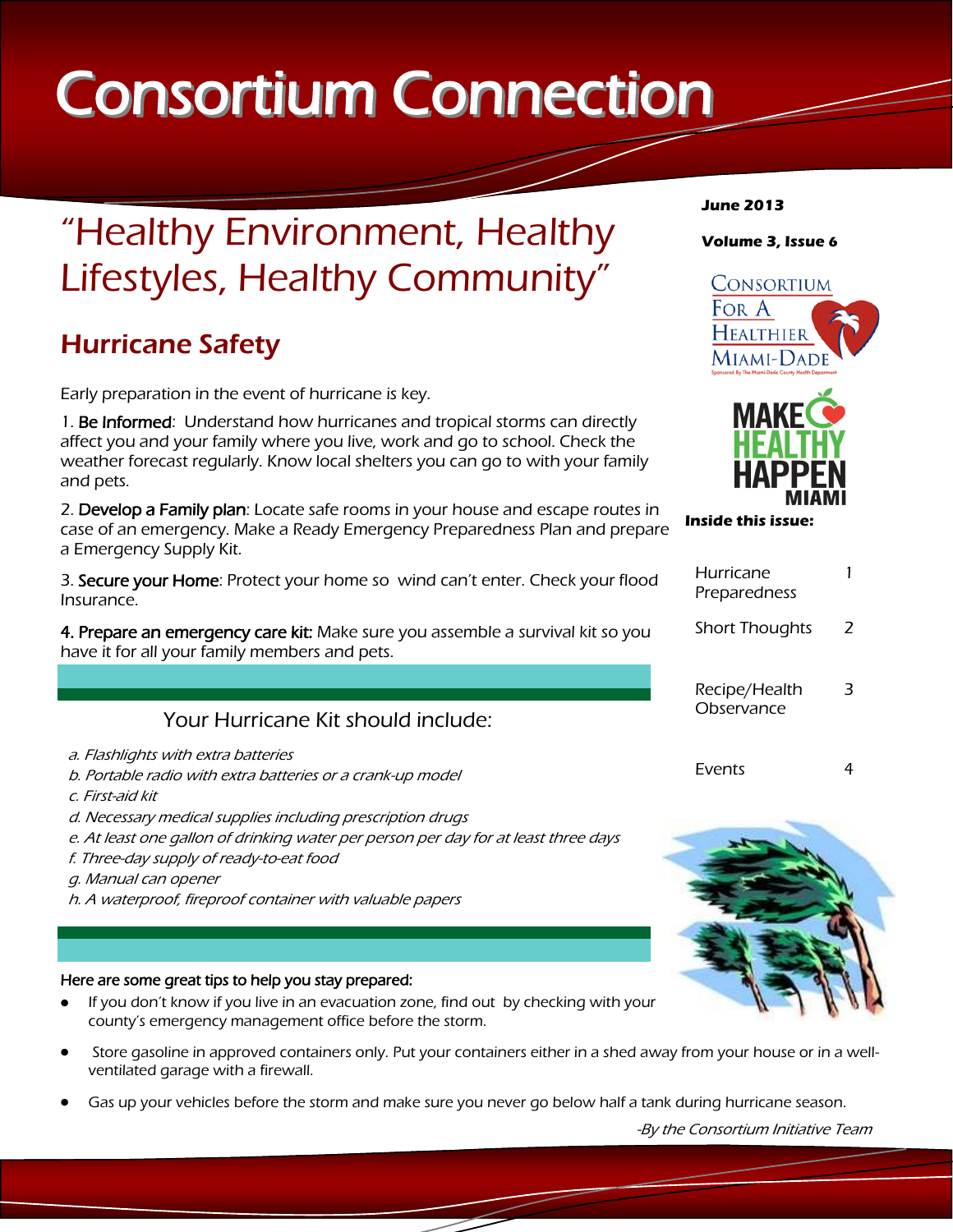## Short Thoughts…



ur kid's health is dependent upon what they consume, proper nutrition. OUR Kids must get all of the important proper nutrients they need is to eat a diet that features a variety of healthy foods. Such a balanced diet includes selections from each major food group from MyPlate: fruits, grains, proteins (meat &beans), dairy, and vegetables.

WHY- Eating a healthy, a really nutritious diet is important for all everyone, especially our children. Kids require various nutrients and vitamins which will enable them to grow properly. When children do not eat well, they may not develop as they should, which can put them at risk for numerous health problems, such as obesity, in the present and the future. The risk of becoming overweight is even greater for kids who eat poorly and do not get enough exercise.

Food Benefits- Every one of the five food groups supplies more than one type of important nutrient, but some are better providers of certain nutrients than others. For example, meat and foods in the same group--such as beans, nuts and fish--provide protein and the mineral iron. However, dried fruits, fortified cereals and some vegetables, including spinach, supply iron, too. A balanced eating plan for children based on the major food groups should include approximately 1 1/2 cups of fruit, 5 oz. of grains, 4 oz. of meat or other foods rich in protein, 2 1/2 cups of milk or other foods rich in calcium and 2 cups of vegetables each day. Whole grains and lean proteins are most nutritious, as are low-fat or no-fat dairy products and vegetables with a dark green or orange color.

Good Fiber - Fruits and vegetables are not only an excellent low-calorie and low-fat source of numerous minerals and vitamins, but also fiber. Found in whole grain foods as well, fiber helps fill you up and can even help lower your chances of developing coronary heart disease, according to "Dietary Guidelines for Americans 2005." Children ages 2 to 3 need 19 g of fiber each day, and those ages 4 to 8 need 25 g, states MayoClinic.com. Girls ages 9 to 18 need 26 g of fiber per day, while boys ages 9 to 13 need 31 and boys ages 14 to 18 need 38 g.

Calcium- Dairy products, such as milk, supply kids with most needed calcium, one of the most important nutrients of all. Calcium is essential for strong bones and proper growth. Additional good sources of calcium besides milk include cheese, dark green vegetables, salmon, yogurt and healthy food products fortified with added calcium, such as cereals and orange juice. Young children ages 2 to 3 require 500 mg of calcium daily, children ages 4 to 8 need 800 mg and older children ages 9 to 18 should get 1,300 mg every day.

Physical Activity - Walking, running, playing sports all good physical activity is the partner of eating healthy. In 2012 it was reported that almost 30 percent of all children in the United States are overweight. This is Obesity, which can increase their risk of developing health problems and low self-esteem. All it takes is a minimum of one hour of physical activity each day for children to achieve a healthy weight and avoid such problems, having your child get at least 60 minutes of daily exercise for all children ages 2 and up.



Submitted by Short Che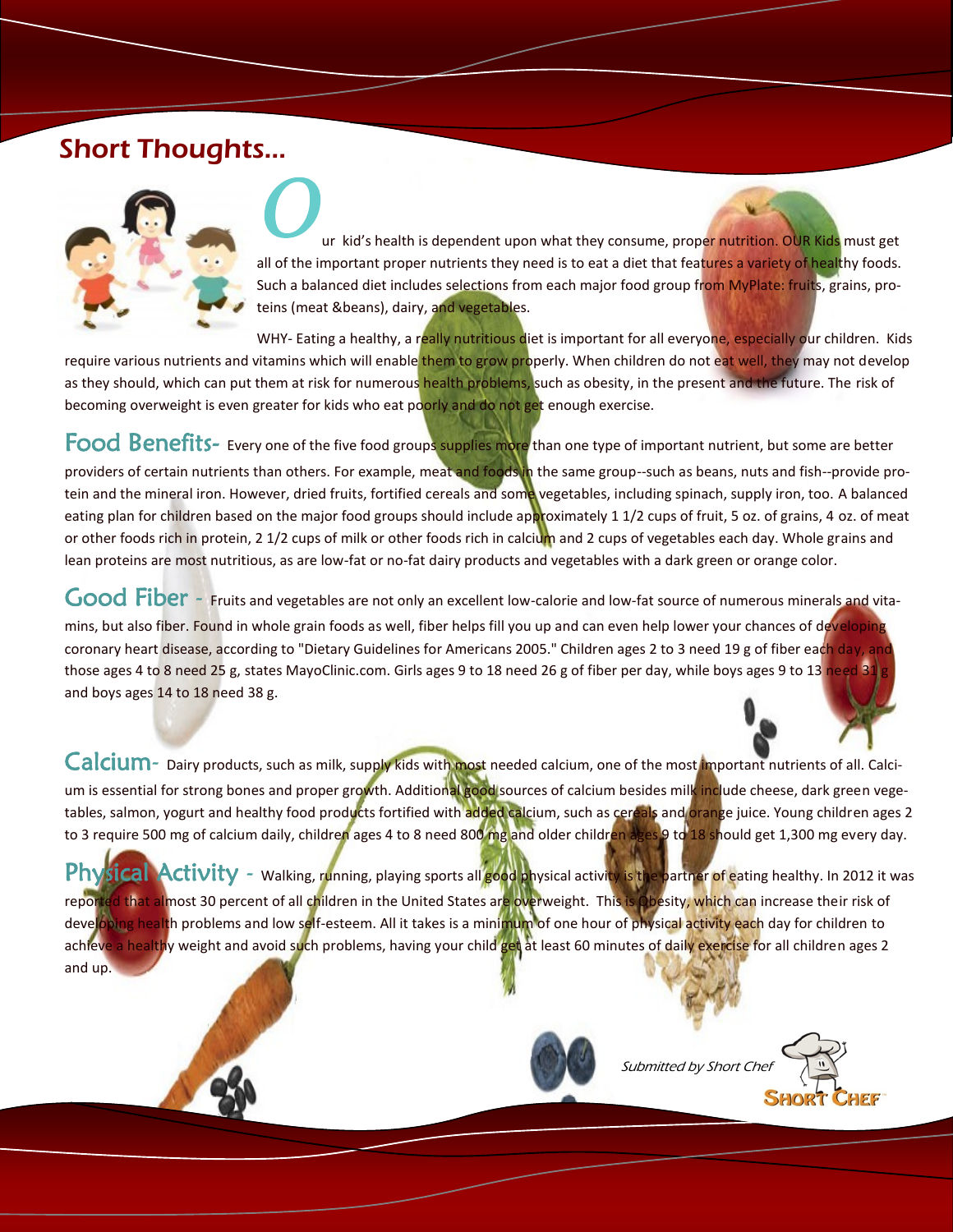## Delicious and Nutritious Recipes!

## ----Healthy Pineappple ----

**1 Nice Ripe Pineapple 1 and 1 cup Fresh Strawberries cut in half 1 and 1 cup pineapple chunks**<br> **1 and 1 and 1 cup of green and red seedless grapes** 1 and 1 and 1 cup berry tomatoes **1 cup berry tomatoes 1 cup of green and red seedless grapes<br>Picks for mini kabobs 1 cup each of broccoli florets Picks for mini kabobs 1 cup each of broccoli florets 1 cup of cauliflower florets 1 cup each of Cheddar cheese, Swiss cheese cubes or Monterey Jake Cheese**



#### **Instructions:**

**Standing the pineapple up, slice 1 inch off the skin (be careful) – so that it will lay flat**

2. **Begin to assemble mini kabobs. Slide a cube of cheese, grape or a strawberry or a pineapple. Take a cheese cube, a berry tomato and broccoli or cauliflower floret. Insert the picks nicely into the pineapple.**

## **National Safety Month**

### **Safety Starts with Me**

This year's safety theme focuses not only your own safety, but that of your coworkers, family and friends.

#### **Protect Yourself from the Summer Heat**

- Wear lightweight, light colored, loose-fitting clothes.
- Drink at least one cup of water every 15 minutes.
- Avoid caffeine, alcohol or large amounts of sugar.
- Avoid being in the sun for long periods of time.
- Use a buddy system When working in the heat or enjoying the sun
- Do not leave infants, children, or pets in a parked car
- Use a sunscreen lotion rated at or more than 25 SPF